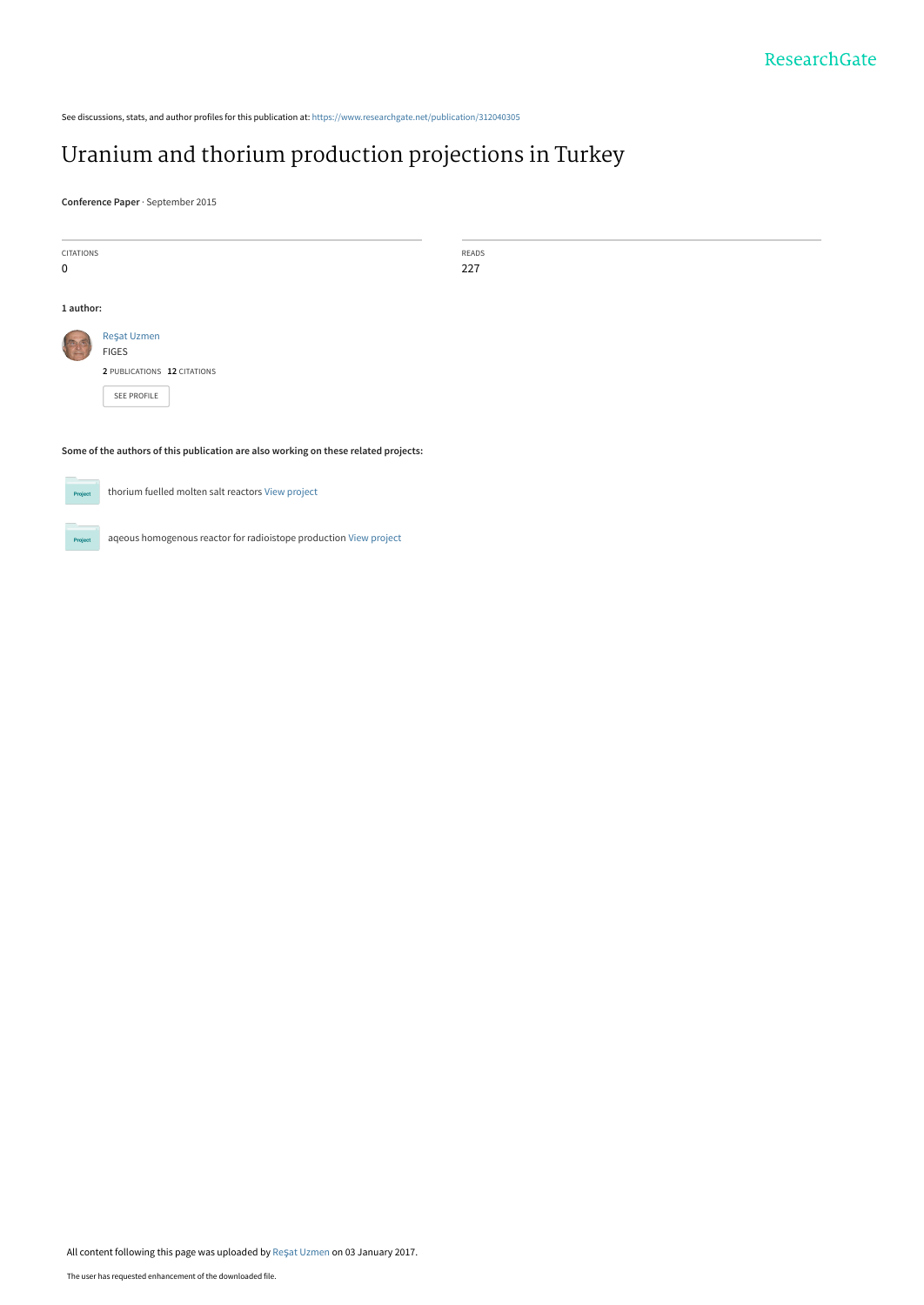## **Uranium and thorium production projections in Turkey**

Reşat UZMEN

*Extractive Metallurgy Coordinator* AMR Metalurji A.S., Sariyer cad. Istinye, Istanbul Turkey *+ (90)535 985 4604, +(90)212 229 5463; Email:Ruzmen@amrmineral.com*

Abstract – Turkey committed to a long-term nuclear power program of 9200 MWe by 2030, and an additional 4800 MWe before 2050. This implies at least 2000 tonnes of uranium metal per year (tU/a) demand for the first phase of the program. Turkey's identified uranium resources especially in Western and Central Anatolia (8000 tU, as of 2013) are not sufficient to meet this demand. Nevertheless it is expected that new discoveries will be made by introducing a prospection program in promising areas and increasing the size of the existing deposits by using new drilling techniques.

Meantime preparatory works for uranium production from the largest uranium deposit in the country are about to be finalized and it is expected that 385 tU/a will be produced using the in-situ recovery (ISL) technique, and uranium recovery methods have already been experimented and established for other deposits as well.

Turkey has large amount of thorium resources (380 000 t ThO<sub>2</sub>) mainly associated to rare earth oxide ores, at Eskisehir (100) km W of Ankara) and Burdur (150 km N of Antalya). These deposits have been identified as economically recoverable rare earth resources and thorium will be recovered as a by-product. Utilization of thorium fuel cycle in the planned nuclear power plants is under evaluation.

Uranium can also be recovered from one of these rare earth deposits (Burdur-Isparta) in addition to thorium, titanium, zirconium, etc.

In this paper a general review of uranium and thorium resources will be given including recent developments, as well as envisaged recovery techniques for both valuable e l e m e n t s .

#### I. INTRODUCTION

The construction of a nuclear power plant (NPP) has been considered in Turkey since the 1970's, but mainly due to the financial constraints, as well as lack of necessary infrastructure and trained technical personnel this project has always been postponed by the successive governments. Since 2000, as a consequence of the relatively high economic growth, rising energy demand and dependence on increasing energy imports (natural gas, coal) Turkey has moved once again to the advanced planning of construction of three nuclear power plants in the mid-term.

The first NPP (4 VVER-1200 units) will be constructed at the Mediterranean Akkuyu site (430 km E of Antalya) by Rusatom. According to an intergovernmental agreement (IGA) between th Russian Federation and Turkey (July 2010), the project company will not only be responsible for the construction, but also for the supply of the nuclear fuel and waste management. In this context Rusatom has expressed an intention to build a Fuel Fabrication Plant in Turkey.

The second NPP of a total capacity of 4800 MWe (4 1200 MWe Atmea-1units) is planned to be built at Sinop (330 km NE of Ankara) on the Black Sea coast by

Mitsubishi/Areva/Itochu/GDF-Suez consortium. Turkish governmental electricity production utility EÜAŞ will also be included in this project by taking 35% stake in the project company. The IGA has recently been ratified  $(1<sup>st</sup>$  of April, 2015) in Turkish Parliament.

For the third NPP there are two proposed sites, both on the Black Sea coast. But the type of reactors and the installed capacity have not yet declared, though negotiations are continuing a Turkish electricity utility and a Chinese nuclear company and Westinghouse

However there are strong intentions and planning for nuclear fuel cycle activities to be undertaken by the Turkish side, among other services such as the operation and maintenance of nuclear reactors.

It is worth noting that there are serious projections both in Government and in private sector for the utilization of thorium fuel cycle in the conventional nuclear reactors and for developing efforts of the Molten Salt Reactor technology with thorium fuel. In the Strategic Plan for 2015-2019 of the Ministry of Energy and Natural Resources R&D activities on Th fuel utilization are encouraged and as a forward step a National Workshop for Th Fuelled Reactors has been organized by the Ministry in early February of this year, bringing together all involved parties.

In this context prospection for the discovery of new uranium deposits as well as expansion of existing reserves have gained importance during the last years.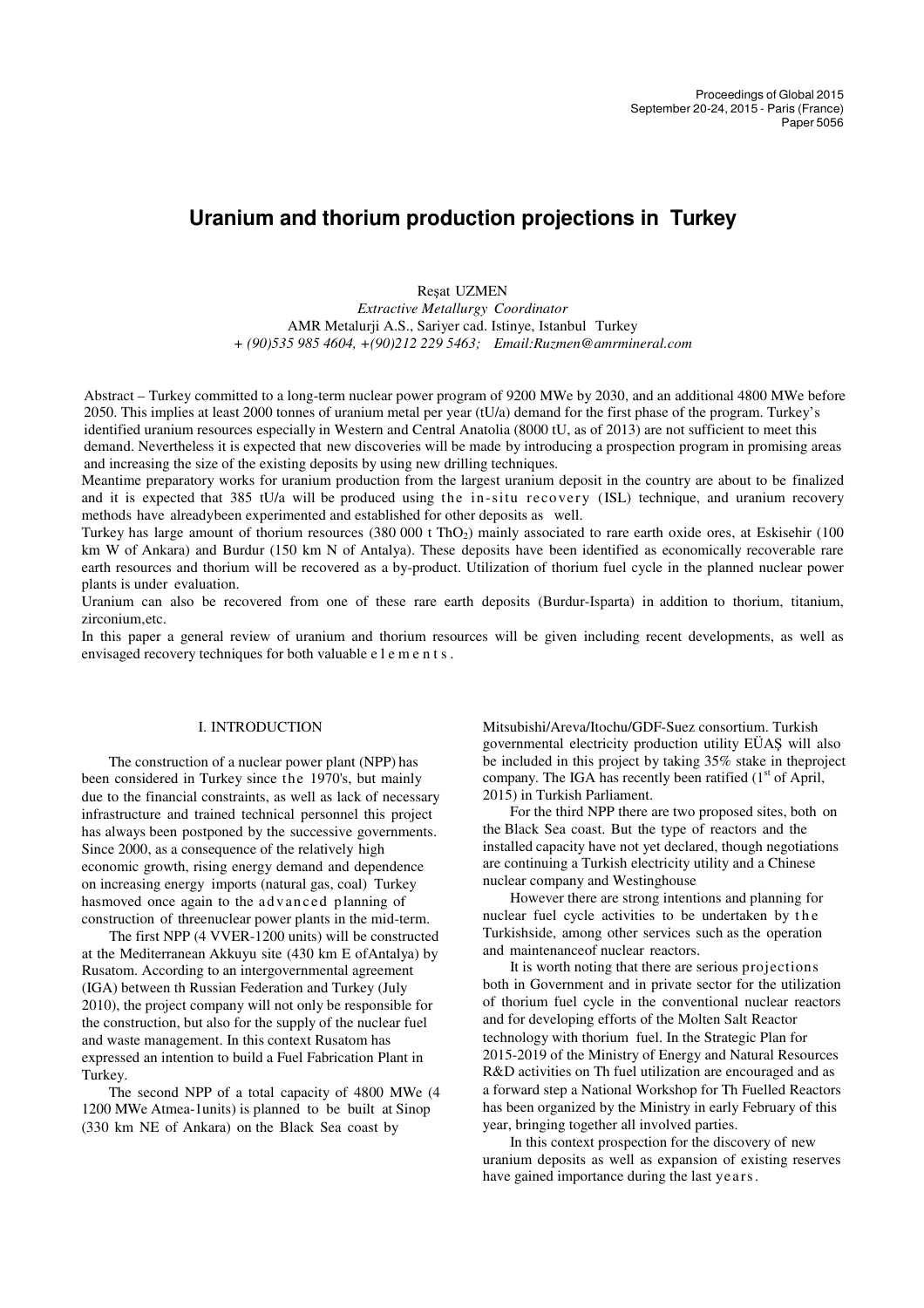

**(MTA)**

#### II. URANIUM IN TURKEY

According to nuclear power program necessities, exploration for uranium began in the late 1950's in sedimentary rocks and mainly autunite and torbernite mineralization has been found in the Western Anatolia.

Uranium exploration activities have always been conducted by a State institution (MTA), but as a consequence of the different government priorities activities were not consistent over the decades.

Meantime, some improvements have put into effect in the mining law (2010) to encourage the participation of private uranium exploration and mining companies, and it is expected that this new step will help to increase uranium resources in Turkey.

#### *II.A. Uranium resources*

. Aydın-Koçarlı (176 tU), Aydın-Söke (1 466 tU) and Yozgat-As a result of these exploration activities till mid-1980's, a total of 7 740 tU in situ resources were identified in the Manisa-Köprübaşı (2 419 tU), Uşak-Eşme (415 tU), Sorgun (3 265 tU) regions [1].

After a long pause, exploration activities were restarted after 2005 by t h e *General Directorate of Mineral Research and Exploration* (MTA) in order to find new deposits in promising areas, as well as to enhance resource evaluation in already existing deposits. After completion of the exploration activities in Yozgat-Sorgun area driven by MTA, a private company (ADUR, 100% owned by Anatolia Energy) acquired the exploration licenses and drilled 51 boreholes for over 7 300 m at the end of 2013. These intense works have increased uranium resources (measured,

indicated and inferred) up to  $5200$  tU with an average grade of % 0,0981 U [2].

The increase of Yozgat-Sorgun uranium resources to 5200 tU from 3 265 t U and newly explored deposits in Köprübası, Nevsehir and Aydın areas, one canconclude that by introducing new exploration techniques and drilling programs uranium resources of Turkey would largely exceed 10 000 tU as reasonably assured resources in the near future, with recovery costs estimated in 40-80  $USD/kgU(100-200$  USD/lb  $U_3O_8$ ) category.

#### *II.B. Uranium production estimations*

**Yozgat-Sorgun (Temrezli) uranium resource**, owned by Adur (Anatolia Energy) is the best studied project for uranium production and the company has recently announced that they are ready to produce uranium in the  $2<sup>nd</sup>$  half of 2016 [3].

**Recovery leach test work** was performed on three samples of Temrezli material by using preliminary bottleroll leach test. These samples were selected from a larger batch of five composite samples provided by Adur.

For the acid leach test, samples were subjected to 1.5 pH sulfuric acid for 48 hours at ambient temperature. Ferric sulfate was added as the oxidizing a g e n t.

The alkaline leach conditions consisted of 40 g/L carbonate and 10 g/L bicarbonate at a pH of 10, and sodium hypochlorite as an oxidant. The alkaline leach was extended to 120 hours as leach rates were expected to be lower than the acid leach.

In an acidic environment, the leach rate is quite fast with up to 93 percent of the uranium extracted within 50 hours and 85 percent within 4 hours, while extraction of other elements appears low with less than 20 percent of the iron and 10 percent of the calcium leached.

High extraction percentages of manganese and copper were observed; however, these elements were of low grade in the sample and therefore did not represent a significant contaminant in the leach solution. Acid consumption was low at 42-63 kg of acid/tonne of ore.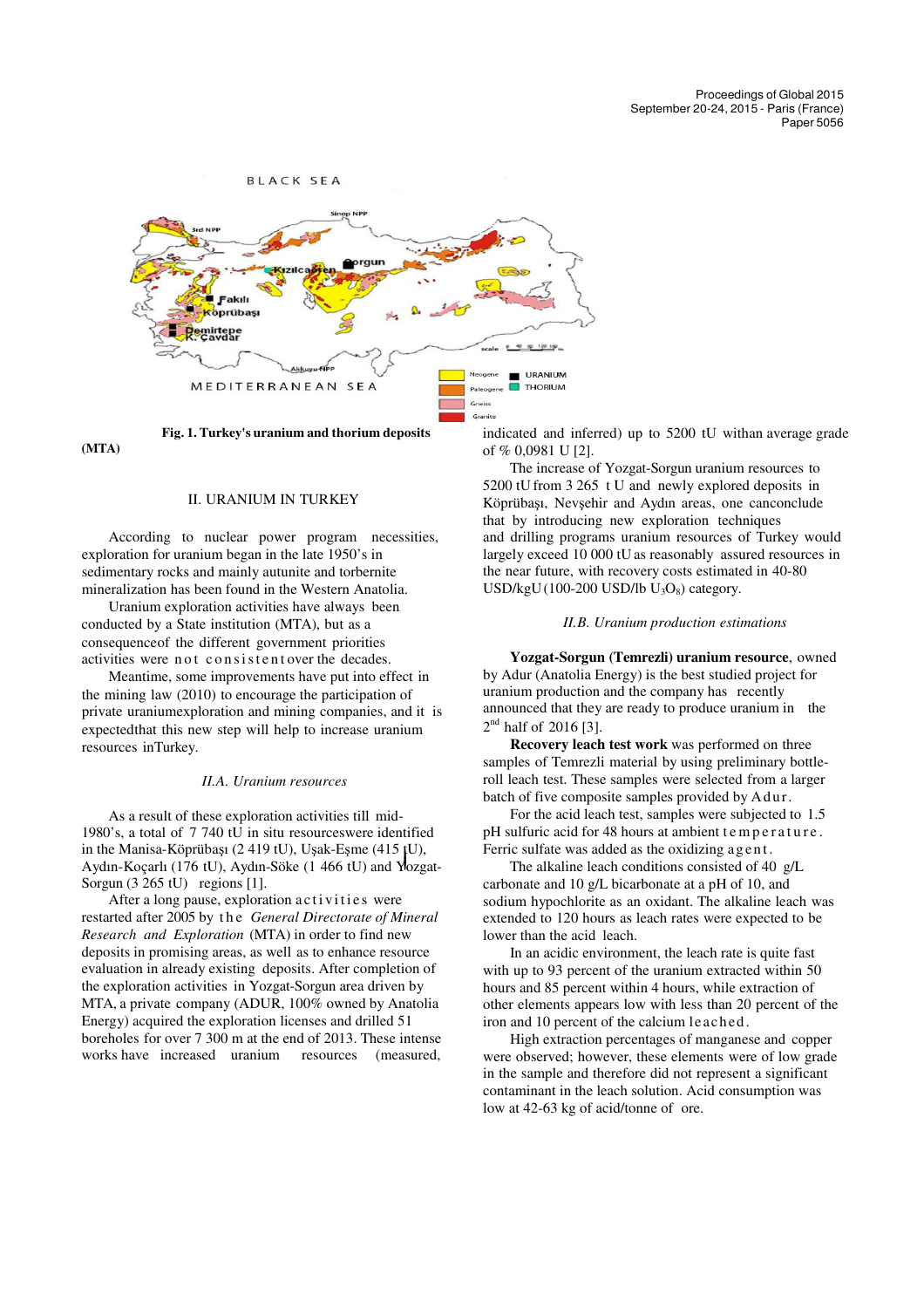In an alkali environment, the leach rate was less less rapid but still achieved uranium extraction of approximately 80-90 percent within 120 hours and 70-80 percent percent within 50 hours, while extraction of other elements was was very low due to selective uranium leaching. Reagent consumption during alkali leaching was low.

Column leach testing was also performed on samples from the Project area (2012, Jan.), with a carbonate solution with a pH of ten. The laboratory maintained head on the column to provide a flow velocity of 0.2 m/day and recorded redox potential (Eh), pH, and free carbonate as well as a solution assay from the discharge at specific time increments. Total leach time was 168 hours.

Method selection: the mineralogical structure of the ore body and hydrogeology of the deposit as well as the encouraging results of the tests have demonstrated that insitu recovery (ISL) would be feasible and profitable for the extraction of uranium. Another reason for Anatolia's method of choice for the Temrezli uranium deposit is that ISL has environmental, safety, and economic advantages compared to conventional uranium extraction m e t h o d s .

Another important point for choosing ISL relays on that it does not create hazardous tailings and provides containment for all radioactive material, reducing the risk of exposure to workers and the general public.

All necessary underground hydrological hydrological measurements have already been accomplished and Environmental Environmental and Social Impacts Assessment (ESIA) documents are under way.

**Recovery of uranium** from the pregnant mining solution containing dissolved uranium complexes will be accomplished at the Central Processing Plant ( CPP). Processes used at the CPP to recover uranium will include the following circuits:

- Resin Loading (IX circuit);
- Resin Elution;
- Uranium Precipitation; and
- Uranium Product Washing, Drying and Packaging . Planned production is 385 tU/year [4].



**Fig. 2. Yozgat-Temrezli uranium ISR processing processing plant**

**Manisa-Köprübaşı uranium resource**  is owned b y *Eti Mine Works General Management* (Eti Maden –State

owned company) which is also responsible for another fiveuranium sites in Turkey.

The Manisa-Köprübaşı area hosts two major uranium deposits, *Kasar* and *Taşharman* , each representing nearly the half of the whole reserve (~1200 tU/each deposit). The Taşharman deposit is located 175 km NE of Izmir  $(3<sup>rd</sup>$ largest city of Turkey) and Kasar takes placeat 25 km SW of Taşharman. Uranium mineralization is is autunite in both deposits, but Taşharman ore contains about 0,05%U and  $8\%$  P<sub>2</sub>O<sub>5</sub> (phosphate) which renders difficult the recovery of uranium due of high consumption of acid and subsequent separation of uranium from leach solution.

On the other hand, the Kasar deposit with 0,05-0,07% U content has practically no phosphate and dissolution of uranium in diluted acidic solutions is relatively easy and acid consumption is low.

Method selection: the mineralogical structure, low uranium content and the closeness of the ore body to the surface led experts to choose open pit mining, followed by heap leaching.

**Recovery leach test works**  began in early 1970's in MTA laboratories for Kasar deposit and in Çekmece (İstanbul) Nuclear Research and Training Centre (ÇNAEM) for Taşharman and Kasar deposits, using the representative samples provided by MTA.

Column leach tests for Kasar uranium ore gave a a high recovery of uranium  $(>90%)$  with acid consumption of 25  $kg H<sub>2</sub>SO<sub>4</sub>/ton$  of ore. Based on these parameters a pilot plant has been established in Köprüba şı area by MTA and approximately 1.5 ton of U concentrate (as yellow cake) has been produced before the closure of the plant in early 1980's. Heap leaching was the recovery method of uranium in the pilot plant and subsequent separation has been realized by amine solvent extraction, followed by uranium precipitation with magnesium hydroxide.

Taşharman ore processing by heap leaching technique had been deeply investigated by changing parameters such as acid type  $(HCl, HNO<sub>3</sub>, H<sub>2</sub>SO<sub>4</sub>)$ , acid concentration, percolation condition (continuous or discontinuous), flowrate, particle size, utilization of surfactant materials, etc. Results show that 80% uranium recovery can be obtained by consumption of 100 kg HCl/ton of ore, versus 160 kg  $H_2SO_4$ /ton of ore.

The ideal flowrate was  $100L/h/m^2$  in discontinuous p e r c o l a t i o n system with acid solutions having different acid concentrations and by selecting special particle size (- $25.4$  mm  $+0.6$  mm).

In last series of column tests a mixture of two deposits (Kasar 50% and Taşharman 50% 50% by weight) were studied, and finally it has been found 85% 85% uranium recovery, for an acid consumption of 57 kgHCl/ton of ore mixture and 1.5 m<sup>3</sup> water/ton mixture.

**Recovery of uranium** from pregnant leach solutions which contains nearly  $0.65$  gU/L and  $16.4$  gP<sub>2</sub>O<sub>5</sub>/L could be suitable for solvent extraction using phosphoric e s t e r s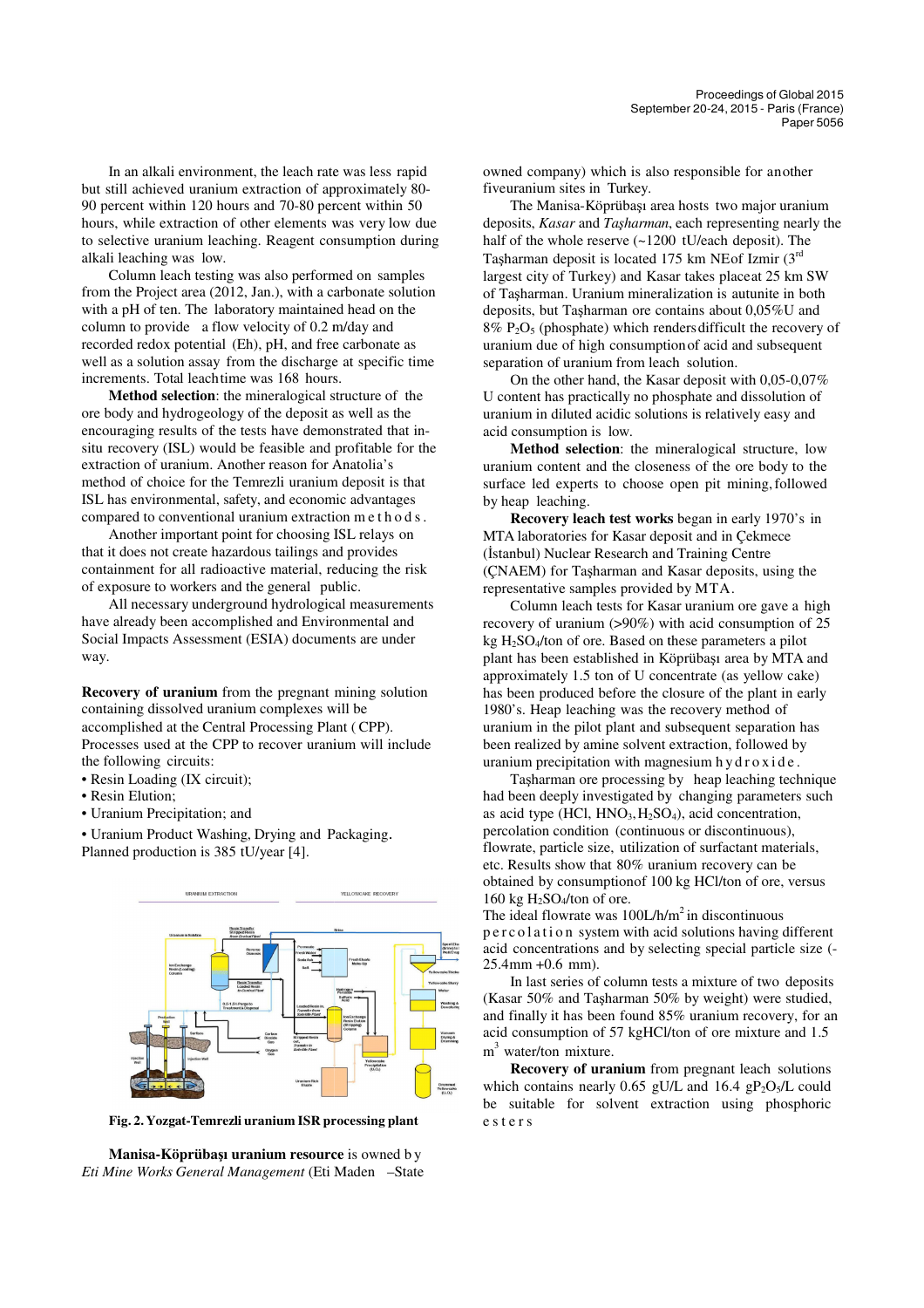(e.g. DDPA) but in these tests selective precipitation had been chosen after reducing  $U^{+6}$  to  $U^{+4}$  by using strong reductants such as sodium dithionite. The separation rate of uranium had been found as high as 97.5% and uranium content of the concentrate (mainly uranium-IV phosphate) was 37%. A selective solid-liquid extraction had been applied to the dried concentrate by using an organic solvent saturated with HCl.

It is indicated that a final product in form of  $UF_4. nH_2O$ (which met nearly the nuclear purity requirements) with very high recovery yield could be obtained after this step [5].

#### III. THORIUM IN TURKEY

In the early 1960's during uranium exploration studies conducted by MTA, radioactive anomalies have been identified at **Eskişehir-Beylikova** location, which is about 150 km W of Ankara. After analysis of several drill samples it was shown that the anomalies were the result of thorium but not uranium.

#### *III.A. Thorium (and Rare Earth Elements) resources*

Expanded researches during the 1970's and 1980's in the area proved 30.4 million tons of ore resources with an average content of 37.4% calcium fluorite, 31% barite, 3.14-5.2% REO (Lanthanide oxides) and  $0.21\%$  ThO<sub>2</sub>. Mineralization of REEs (rare earth elements) and Th i s mainly bastnaesite. But in recent years the ambitious drilling program carried out by Eti Maden (owner of the site) is on the way to double the inferred resources for both REEs and Th.

REEs and Th content of the Eskişehir-Beylikova ore is shown in Table I.

#### TABLE I

Distribution of REEs and Th in Eskişehir in-situ deposit

| Elements     | Content $%$ |
|--------------|-------------|
| Y            | 0,77        |
| La           | 32,20       |
| Ce           | 41,00       |
| Pr           | 3,50        |
| Nd           | 10,51       |
| Sm           | 2,43        |
| Eu           | 0,29        |
| Gd           | 1,85        |
| Th           | 0,39        |
| Dy           | 0,99        |
| Ho           | 0,37        |
| Er           | 0,06        |
| Tm           | 0,24        |
| Yb           | 1,03        |
| Lu           | 0,25        |
| Th           | 4,12        |
| Total REE+Th | 100,00      |
|              |             |

These results made the Eskişehir-Beylikova deposit, one of the largest thorium deposits in the world and an important resource for REEs with nearly 350 000 tons of Th and 1 000 000 tons of REEs.

Another Th (as well as U) resource associated to REEs has been discovered by a private company **AMR Madencilik A.Ş.** (AMR Mining Ltd.) at Burdur-Çanaklı (**Aksu-Diamas Project**) area during a diamond exploration.

| <b>TABLE II</b>           |  |  |  |
|---------------------------|--|--|--|
| <b>AMR Main Resources</b> |  |  |  |

| Location   | <b>Tonnes</b><br>(million) | In-<br>situ<br><b>REEs</b><br>grade | In-situ<br><b>REE</b><br>(tonnes) | In-situ<br>Th<br>(tonnes) | In-<br>situ<br>U<br>(tonne) |
|------------|----------------------------|-------------------------------------|-----------------------------------|---------------------------|-----------------------------|
| Canaklı-I  | 80                         | 687                                 | 54 960                            | 3 4 4 0                   | 678                         |
| Canaklı-II | 414                        | 575                                 | 238 050                           | 13810                     |                             |
| Total      | 494                        |                                     | 293 010                           | 17 250                    |                             |

Therefore, there are another four potential locations in the same area (namely Çobanisa, Kuyubaşı, Kuzca, and Kurucaova) with nearly 500 million tons of resources, having approximately the same grades of REEs, Th and U as the Çanaklı-II location. With these potential resources *the total REEs reserves of the whole area could exceed 500 000 tonnes, total thorium 35 000 tonnes and total uranium 7 000 tonnes.*

This complex ore contains also zirconium and titanium in appreciable amounts. The REE mineralization is the allanite type in which thorium and uranium are included with silicate bounds. TABLE III

|                 | търге пі     |                                                |
|-----------------|--------------|------------------------------------------------|
| Elements        | Content $\%$ | ution of REEs, Th and U in AMR Canaklı deposit |
| Y               | 4,34         |                                                |
| La              | 23,05        |                                                |
| Ce              | 39,86        |                                                |
| Pr              | 4,07         |                                                |
| Nd              | 14,10        |                                                |
| Sm              | 2,03         |                                                |
| Eu              | 0,50         |                                                |
| Gd              | 1,27         |                                                |
| Tb              | 0,16         |                                                |
| Dy              | 0,80         |                                                |
| Ho              | 0,14         |                                                |
| Er              | 0,39         |                                                |
| Tm              | 0,06         |                                                |
| Yb              | 0,38         |                                                |
| Lu              | 0,06         |                                                |
| Th              | 6,10         |                                                |
| U               | 1,22         |                                                |
| Sc              | 1,49         |                                                |
| Total           | 100          |                                                |
| $(REE+Th+U+Sc)$ |              |                                                |

MTA has recently informed that it prepares a new exploration program for thorium, associated or not to the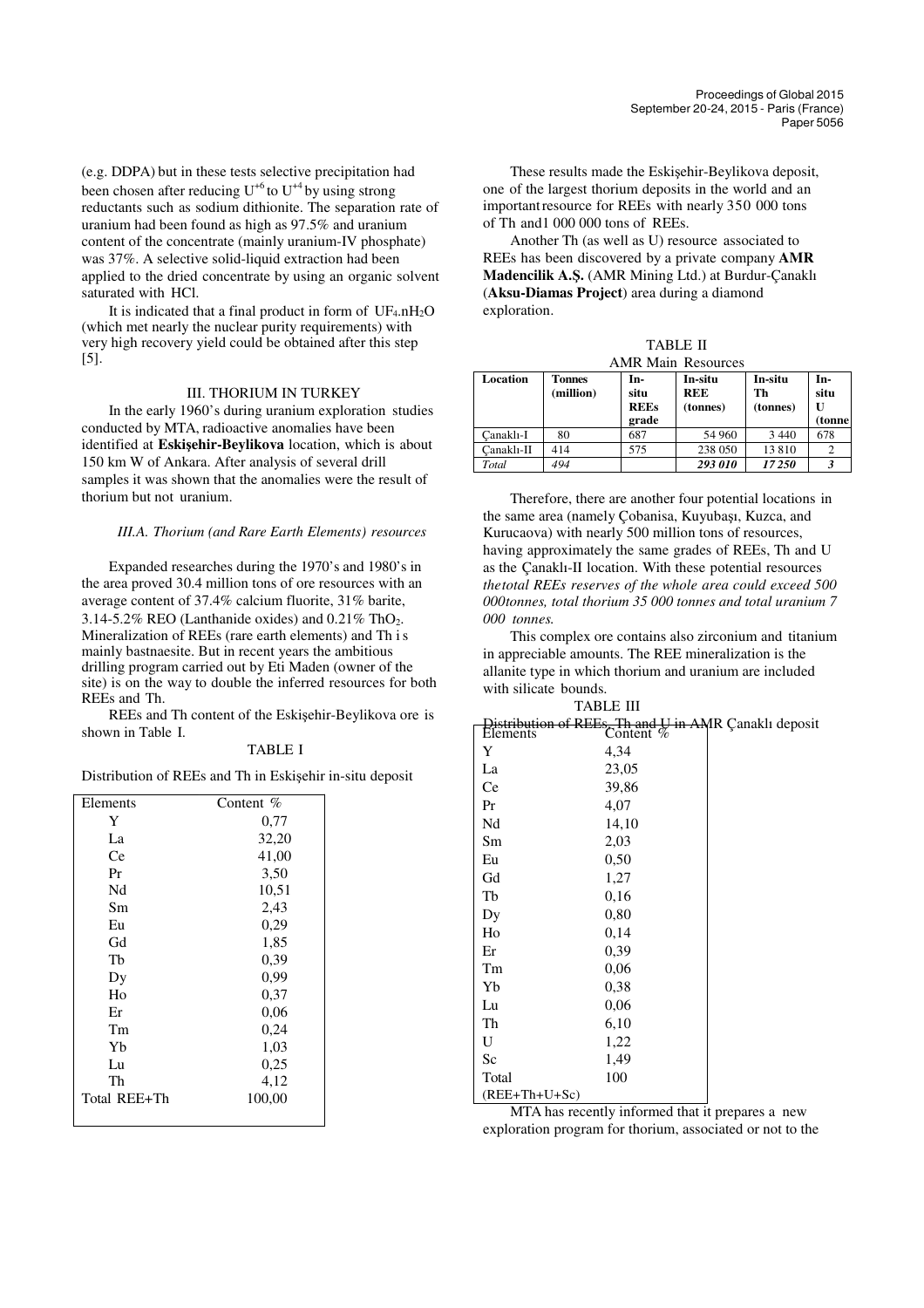REEs, in some promising areas such as Malatya-Hekimhan (E of Ankara).

#### *III.B. Thorium (and Rare Earth Elements) production estimates*

Despite several studies on the **Eskişehir-Beylikova complex ore** both in laboratory and pilot plant scales have been conducted since 1974 in order to separate and recover Th, REEs, calcium fluoride and barium sulphate by physical beneficiation works (e.g. magnetic, gravimetric separations, flotation, etc.), however none have been found effective in respect to recovery yields (for any of the valuable species in the ore). Th and its radioactive daughters were found in every enriched part, due to the disseminated character of thorium.

The most recent studies started at 2004 were oriented to separate firstly REEs together with thorium, and then recover calcium fluorite and barite separately by applying physical enrichment techniques (gravity, flotation) from REEs and Th free solid material.

This new approach has been tested in MTA and ÇNAEM laboratories and found very promising because it was possible to recover REEs and Th with respective recovery yields of 76.4% and 78.9% (from run-of-mine to final product), barite 84% and calcium fluorite 68%. Th was separated from REEs oxalate concentrate in the early stages of the process with a recovery yield of 99%. Hence, there was no contamination of Th in the final REE concentrate.

Th is separated by using two subsequent steps: **firstly**, after dissolving REEs+Th hydroxides in HCl, following metathesis of oxalate concentrate with concentrated sodium hydroxide and the Th is easily separated by adjusting pH of the solution (99% separation yield); **secondly**, r a w Th hydroxide is dissolved in nitric acid and Th is precipitated by hydrogen peroxide leaving most of REEs in the solution which are recycled to the main stream [6]. For a predicted production of 5 000 tons of REEs per year, 120-150 tons of Th $O<sub>2</sub>$  will be produced as a by-product.

On the other hand, complex ore of the **Burdur-Çanaklı area** has been thoroughly investigated and studied since 2007 by **AMR Madencilik** and it is found that the valuable minerals grades in the ore body in horizontal and vertical directions is practically the same and the mineralization conserves its uniformity.

It is also shown that REEs, titanium, zirconium and other valuable minerals (U and Th) are readily concentrated by gravity and magnetic separation and flotation into a relatively high grade concentrate (up to 2 - 2.5% for REEs, 0.15% Th and 0.03%U), without prior crushing and grinding operations. During the physical beneficiation process a high-grade magnetite has been separating.

Flotation concentrate must be cracked by mixing with NaOH at relatively high temperature to get frit o f concentrate which is dissolved in HCl. The chloride solution after filtration is treated by solvent extraction to separate iron chloride. The remaining solution is treated by phthalic acid to precipitate zirconium (+hafnium), titanium and most of uranium.

From separated zirconium, uranium and titanium concentrate, zirconium and uranium are extracted by TBP-SX and U is produced by selective stripping from organic phase.

REEs and Th are co-precipitated with oxalic acid, followed by Th separation by using the peroxide method. From the remaining REE concentrate, light REEs such as Ce, La and Nd+Pr could be separated individually and t h e heavy REE concentrate is to be sent to a REEs separation and refinery plant.

AMR Madencilik envisages two production phases: in **phase-I**, there will be 800 tons/hour and in **phase-II** (*full capacity*) 3800 tons/hour of run-of-mine would be introduced to the physical concentration plant and the product quantities at the end of the whole production cycle will be as follows for two operational phases [7]:

TiO2: 5500 t/y and 25 400 t/y  $ZrO_2$ : 890 t/y and 3 300 t/y  $La_2O_3$ : 425 t/y and 1730 t/y  $Ce<sub>2</sub>O<sub>3</sub>$ : 650 t/y and 2500 t/y (Nd+Pr)Ox : 290 t/y and 1120 t/y HREO : 115 t/y and 470 t/y Th: 79 t/y and 377 t/y U: 15 t/y and 72 t/y. (*Magnetite and iron oxide products are not figured*

*here*.)

### IV.CONCLUSIONS

Actual progress shows that mining for radioactive materials will be undertaken within the general mining activities of Turkey in the near future. The uranium exploration and consequently its production will increase parallel with the implementation of nuclear in the country and privatization of radioactive ore mining. REE production will inevitably start off the production of appreciable amounts of thorium and a limited production of uranium (in the case of Aksu-Diamas project). Uranium is relatively easier to market, but thorium should be stocked until new utilization areas render it a commercial commodity. Hence Turkey's governmental and private sectors are progressively interesting for energy production systems utilizing thorium fuel cycle.

#### **NOMENCLATURE**

EÜAŞ: Electricity Production Company of Turke y MTA: General Directorate of Mineral Research and Exploration, Turkey. Eti Maden: Eti Mine Works General Management. REE: Rare Earth Element(s), lanthanide(s).

REO: Rare Earth Oxides, lanthanides.